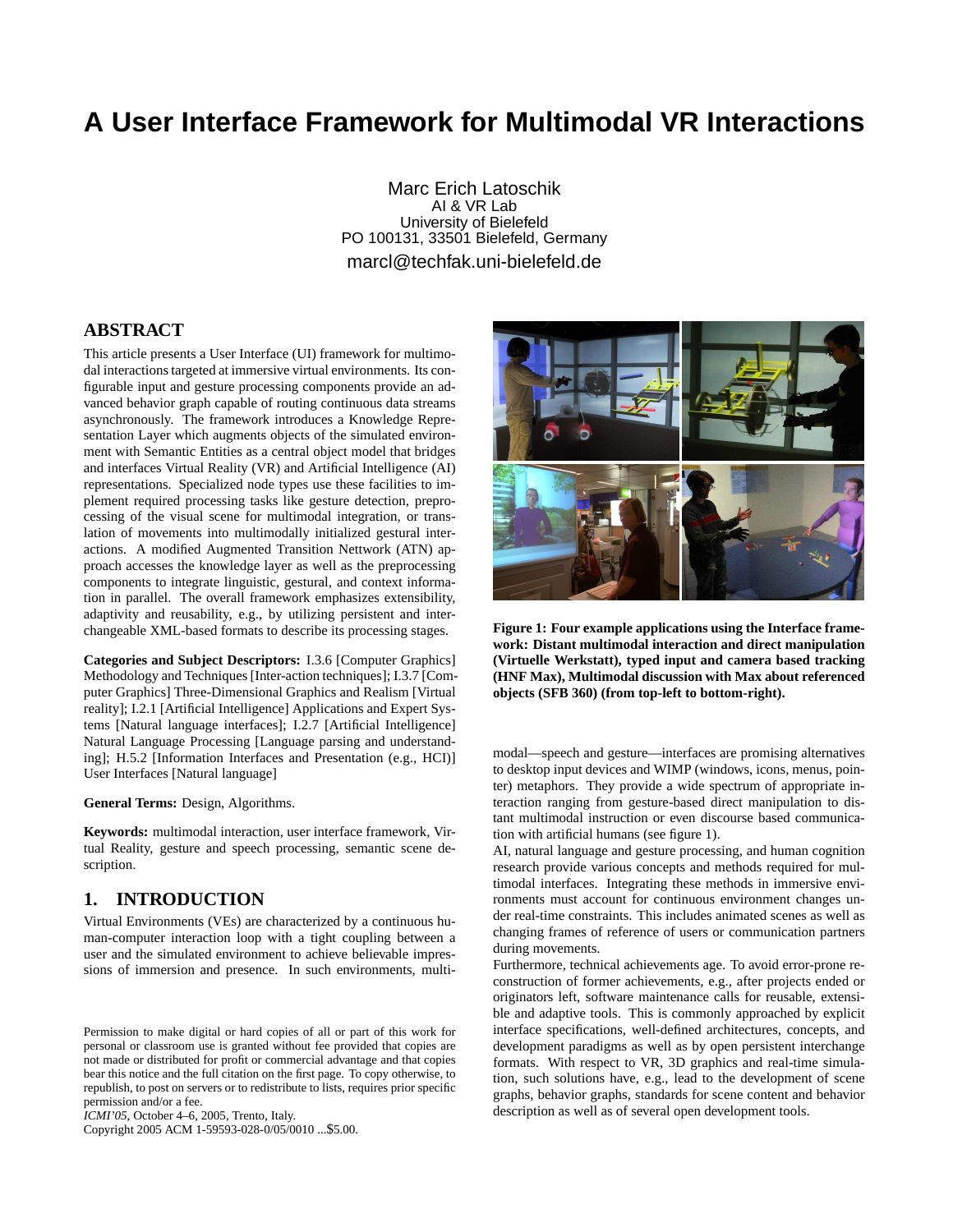Similar demands motivated the development of the interface framework introduced here. It proposes several general techniques for the implementation of multimodal interactions in highly interactive systems while it provides applications designers with interconnectable processing modules conveniently configurable using declarative and persistent description formats.

# **2. RELATED WORK**

Multimodal interaction for graphics displays was first explored by Bolt [4]: The Put-That-There system allowed to displace 2D graphical objects on a large screen in a dialog controlled interaction by evaluating the pointing direction measured with a 6DOF (Degree Of Freedom) sensor at certain dialog states. The integration of deictic utterances for 2D applications found several successors in [8], [14] or [21]. The work by Sparrell and Koons in the context of the ICONIC system [25] and later by Koons et al. [14] was remarkable for the utilization of *iconic* gestures (gestures that describe, e.g., shape) to specify objects or actions.

An early approach of a gesture interface specific for a VR-system was developed by Böhm et al. [3] which used symbolic gesturesunambiguous gestures with a predefined meaning—to trigger system commands. Cavazza et al. [6] analyze multimodal pointing gestures in VR where they define *extended pointings* as selection processes of one or more objects. The approach by Lucente et al. [20] realizes different multimodal object manipulations like selection, dragging and scaling similar to the ICONIC system but is remarkable for its camera based input. Cohen et al. give a brief summary of their comprehensive work in [7] where they explicitly describe their system's architecture which is capable of running in an immersive surrounding.

More recent work is again targeted at the analysis of deixis. A command type speech interface is complemented by unimodal reference analysis using ray-casting methods in [31]. Arangarasan and Phillips [2] focus on the referencing problem as an abstract task for object selection in multimodal VR interactions. Conceptual work regarding multimodal referencing based on *reference domains* is found by Landragin et al. [15], but only uses examples based on a static 2D domain.

Besides command-like interfaces, Thalmann [27] states that perception and interpretation are important for a Virtual Human located in a VE. These skills are particularly important for multimodal interfaces to provide dialogue style interactions. The related work now covers a wide area of publications, a comprehensive overview is given by Oviatt [23].

Architectural and technical issues of multimodal VR interactions are illuminated by Althoff et al. [1]. To process multimodal utterances for navigation tasks, they augment VRML [5] with specialized nodes and hence closely couple input processing with the continuously updated scene representation. The architecture of Touraine et al.'s framework [28] for multimodal VR interaction supports distribution of device services for motion trackers, speech or gesture detection, or multimodal integration on distinct hosts. They recognize that distribution—especially in closely coupled processes raises a data synchronization problem for which they introduce two conceptually specialized network layers. The work by Kaiser et al. [13] describes a complete architecture for multimodal interaction. They focus on mutual disambiguation between input channels to improve interpretation robustness.

The majority of current VR, 3D graphics and real-time simulation frameworks mainly center around two design paradigms: Scene graphs are used to hierarchically arrange the simulated objects while behavior graphs allow the specification of simple environment animation and reaction. Both representations interconnect nodes or

their attributes which encapsulate a certain functionality. For example, local transformations in scene graphs are expressed by interconnecting nodes—each having its own local frame of reference via child of-type relations while an animation of an object can be expressed in a behavior graph by interconnecting—or routing the transformation attribute (or field) of an interpolation-node to a scene graph node's transformation field. In addition to animation, behavior graphs are used to process simple user interaction, e.g., by routing a button-pressed event to an enable field of an animation node. These techniques can be tracked back to toolkits like Open Inventor and its roots [26] and are nowadays found in many tools and standards, e.g., VRML97, Java 3D, or X3D. VR-frameworks like AVANGO [29] adopt these techniques and additionally provide methods for network distribution or scripting.

### **2.1 Discussion**

The main challenges during the development of a UI toolkit for multimodal VR interactions can be separated into *methods* and *techniques*. The methods layer is concerned with the general approaches used for gesture and speech processing, multimodal integration and interpretation. For example, gesture recognition can be done with methods like template matching, neural networks, statistical methods based on Hidden Markov Models (HMM), and several others. The majority of research focuses on methods which now provides us with a multitude of choices for the tasks involved.

The techniques layer is concerned with the implementation of the respective methods. In contrast to Bolt's work and similar successors, processing multimodal utterances in immersive environments is deeply complicated by the tight interaction loop typical for VR. The indexical integrity of deictic gestures or of definite noun phrases (DNPs) like "*...the left thing...*" heavily depends on the scene configuration (maybe the object pointed at moves) or the user's changing view (which can invalidate "*left*" easily when the view is head-tracked). Multimodal expressions with spatial content, e.g., referential utterances or shape, size or movement descriptions, are anchored in the actual scene perceived at certain times.

The spatial dependency between utterances and the environment calls for a close coupling between the processing modules and the scene representation as motivated by [28] and [13]. One solution is the enhancement of behavior and scene graphs with specialized nodes which implement a given method and which latch and synchronize its application flow to the simulation flow as in [1]. But a close coupling to the simulation loop leads to problems which are summarized as follows: (1) Gesture and speech processing depend on sensor data with own sampling rates and requirements for consistent data whereas VR-setups usually take only the most current sensor sample into account. (2) Input processing will usually lag behind the current simulation step but needs access to lexical, conceptual and spatial information of the simulated scene not only for the current simulation time but delayed for the elapsed utterances' times. (3) Furthermore, the simulation rate can be unsteady and changing. In contrast to a close coupling as depicted this calls for a complete decoupling between input processing and the simulation.

# **3. OVERVIEW**

Figure 2 depicts an overview of the UI framework's architecture illustrated here. It consists of three main modules for gesture processing (PrOSA–Patterns On Sequences of Attributes) [16] multimodal integration and analysis (tATN) [17], and a Knowledge Representation Layer (KRL) [18]. Persistent XML-based formats are defined for all three modules to provide a convenient system design as well as parameterization, reuse and exchange of once developed components. The architecture accounts for the boundary condi-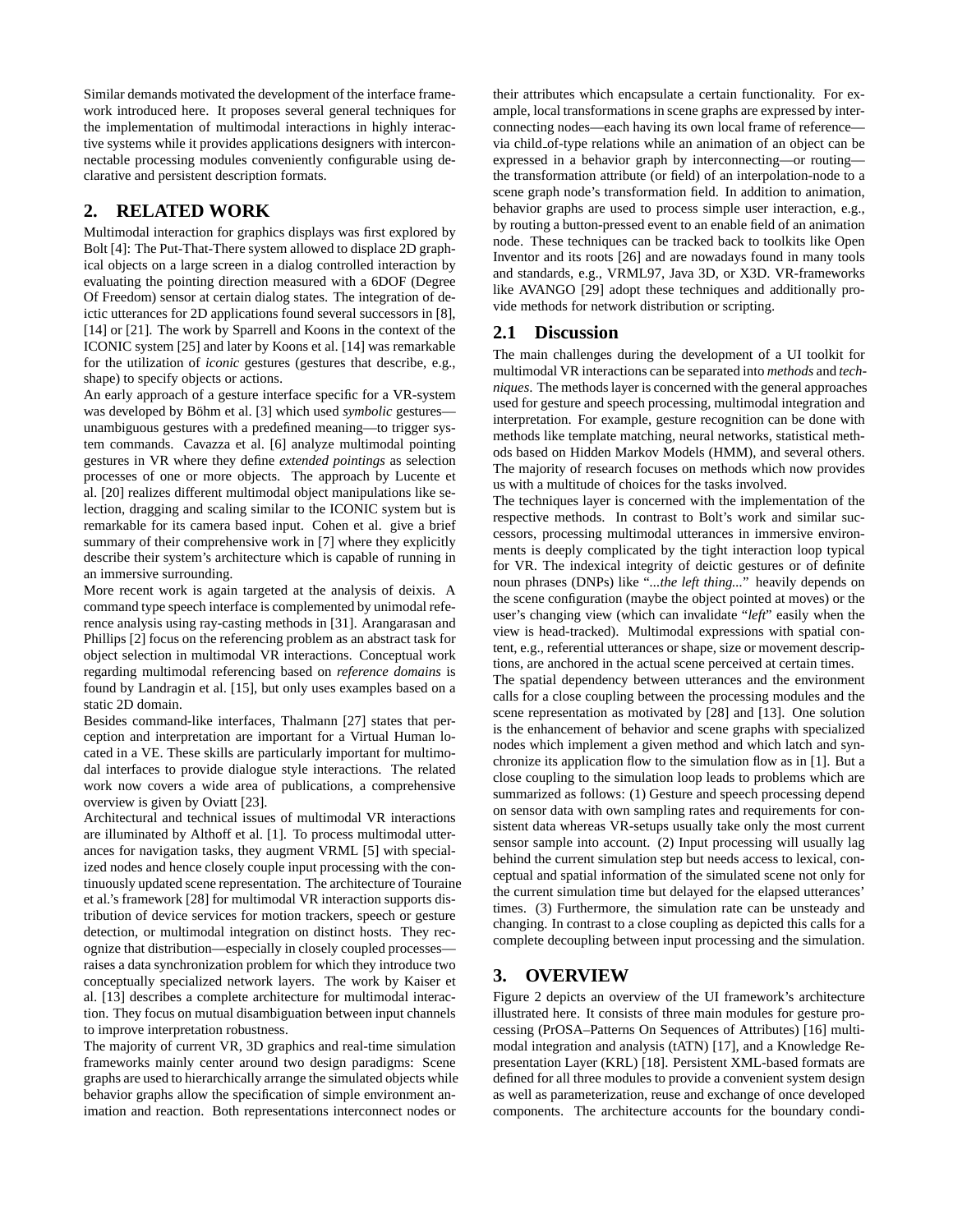

**Figure 2: The framework's architecture. All core components for gesture processing, knowledge representation, and multimodal integration are configured and their internal representations are initialized using specialized XML derivatives. Four different communication techniques provide a modular and extendible system design while simultaneously taking module specific data processing characteristics into account (see text).**

tions of the involved processes as illustrated in the last section and proposes techniques to decouple input processing while simultaneously providing close coupling where required.

All modules are centered around an enhanced scene representation which additionally represents the communicating instances (humans as well as Virtual Interface Agents) as hierarchical sub-graphs in the VR-system's scene graph. Ongoing body movements are reflected by special nodes used to model the skeletal frames. Sensor data is transfered to those nodes and accessible via an alternative routing mechanism which decouples gesture processing from the simulation loop while concurrently reflecting all scene changes due to their updated representation in the scene graph. This alternative routing mechanism uses so-called **Attribute Sequences (AS)** as connection-points in the gesture processing modules.

Gesture processing modules are evaluated by two complementing techniques. First, they can directly influence the environment via well-known behavior graph metaphors and route data via fields to the nodes in the scene graph, e.g., to move an object according to the movement of a hand. Second, they can be evaluated via a function call interface by the multimodal integration and analysis component.

Besides information of the ongoing user articulation, the integration component additionally requires access to semantic scene content. The KRL represents the environment's knowledge about objects and their features, possible (inter)actions as well as lexical bindings for these representations. The KRL establishes bidirectional references between objects in the scene graph and their semantic representation and hence provides mutual access from both sides.

The following interaction example will illustrate the framework's architecture and process flow throughout this article: The user is located in an immersive VE wearing two data gloves, 6DOF trackers at each palm and the head and a microphone. She utters the following multimodal expression: "*Turn* [pointing gesture] *the wheel* [begin rotation gesture] *like this* [end rotation gesture]". The system reacts as follows: After analyzing the opening verb phrase (VP) it processes the deictic content of the definite noun phrase (DNP) to select the appropriate object (see beginning of figure 1). Then it analyzes "*... like this*" accompanied by a mimetic rotation gesture which continues for some seconds after the verbal phrase ends. As soon as the system complements a possible interaction description using the matching verbal and gestural parts, it shifts into a continuous interaction state where the selected object is moved according to the user's gesture. Movement inaccuracy is smoothed and the resulting transformation is applied to the object until the gesture and hence the interaction stops. We will follow the processing of the example interaction starting with the input processing and its flow of information. This will lead to an illustration of the knowledge representation and final multimodal integration.

#### **4. EMBEDDED PROCESSING**



**Figure 3: PrOSA components for gesture detection (detectors), gesture analysis (raters and histories), and manipulation (motion modificators and manipulators). Components are closely coupled into the scene representation but loosely coupled with respect to the frame rate due to their attribute sequence interconnections.**

#### **4.1 Actuators and Detectors**

**Actuators** represent the lowest PrOSA level and provide an abstraction layer for sensor input. As specialized node types, their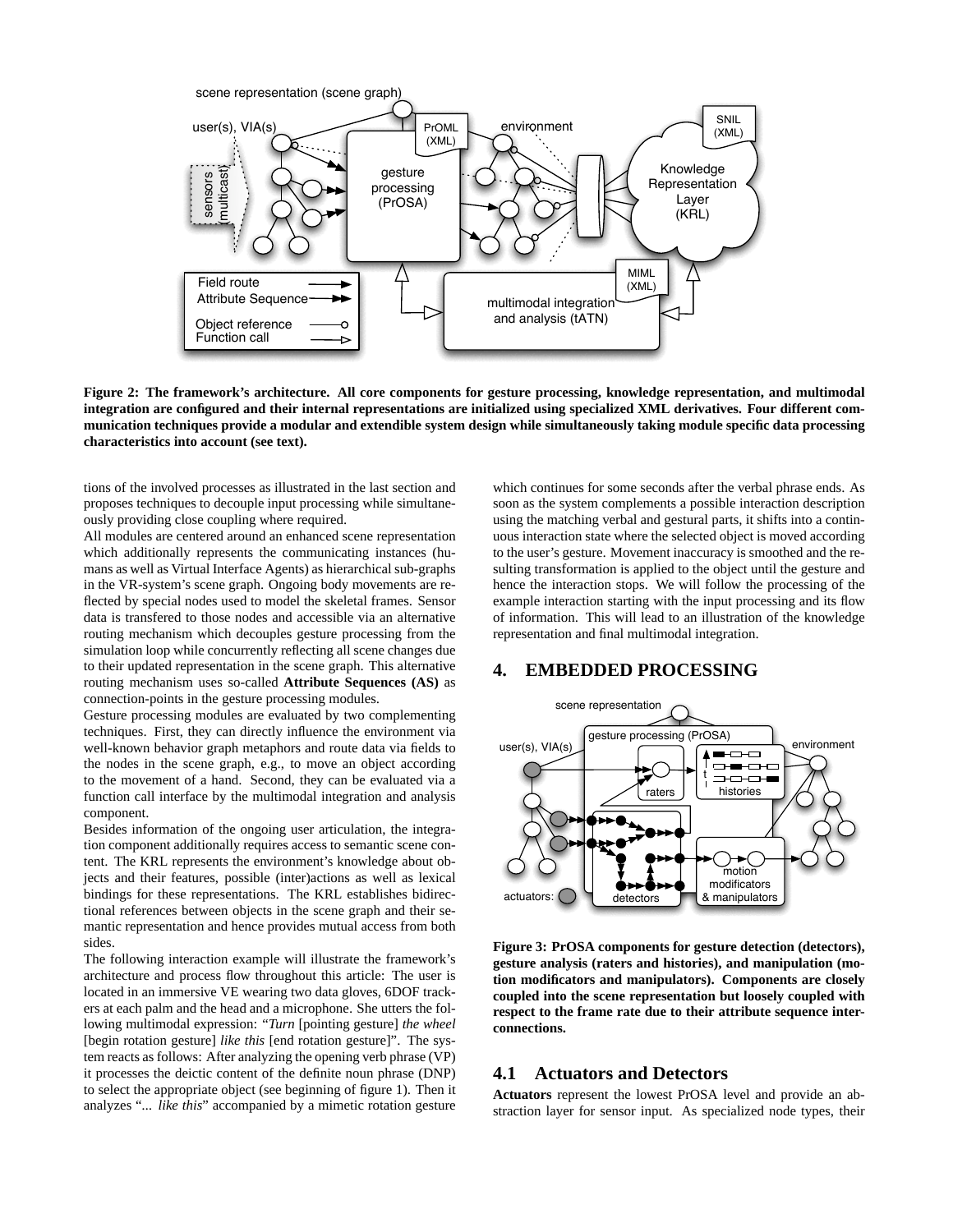Attribute Sequences decouple qualitatively annotated sensor data from the underlying hard- and software and embed these input sources into scene graph structures (see figure 3 left). Each actuator handles connections to input sources using one or more of so-called channels. Channels are technically bound to a certain computer communication facility, e.g., serial I/O or network communication (see figure 2 far left). Each channel can have it's proprietary sample rate and data format. One thread is assigned for each channel to read the incoming data packets from the hardware. This guarantees non-blocking operations of the actuators which are integrated into the VR-simulation and hence evaluated once during the render loop. Communication between the read-threads and the actuators is handled by common multiprocess-methods.

Channels are seldomly synchronized and hardware often lacks an external method for synchronization. Hence each channel incorporates functions for data interpolation and extrapolation. For each simulation step, actuators trigger their channels with a set of points in time for which the actuators request data. Actuators can either synthesize these times or they can choose a reference channel all other channels have to synchronize with using software interpolation.

Actuators may access multiple channels for micro-temporal sensor fusion of complementing data, e.g., to merge position and orientation data delivered by separate hardware devices into a combined 6DOF representation which is then normalized. This often involves transformation of 6DOF data since it is desirable to represent all spatial data using a common frame of reference for the following gesture processing components. This function is supported by the actuator's position in the scene graph which provides actuator data with respect to the simulated scene.

Attribute Sequences and Actuators conceptually establish a concurrent execution model that handles various independent input channels and which is latched into the given execution model of the closed simulation and rendering loop. Attribute sequences add a new stream routing facility which decouples multimodal processing from the simulation loop whereas the actuators latch the processing into the simulated scene. Attribute sequences are connection points between components which pass *multiple* and *timestamped* values per simulation step.

The example interaction is realized using four actuators. The first one provides speech input from a speech recognition system, the second one provides access to the 6DOF-tracker located at the head whereas the third and fourth one encapsulate the ongoing movement and shape of the left and right hands. Each of the latter two actuators feature two channels, one for 6DOF-information of the palms and one for bending angles delivered by two data-gloves. This information is fused to gain the position and orientation of the index fingers' fingertip using forward kinematics. The four example actuators provide access to the following data via connectable attribute sequences: 6DOF data of the head as an approximation of the view-direction and -orientation, the hands (palms) and of the index fingers' fingertips, the bending values of the fingers and finally the incoming words recognized by a speech recognition system. We are currently using a research prototype capable of speaker independent recognition of fluent speech but we have used of-theshelf commercial tools (e.g., Dragon Dictate) as well, all with varying lexicon sizes between 300 and 5000 words. The recognition systems' specific differences are all hidden for following processing components by the actuator layer.

The PrOSA module provides a standard gesture detection method based on spatiotemporal preprocessing of movement data followed by a template matching approach. Several attributes are calculated from the output data provided by the actuator layer. Small **calcu-** **lator nodes** with attribute sequence in- and outputs perform simple arithmetic and logic functions. The nodes build more powerful **detector nets** by interconnecting attribute sequences and routing their values as illustrated in the lower left center of figure 3 for an example detector net. Several different detector node types have been developed to build basic detector nets for gesture types frequently found during communication of spatial content. The functional decomposition of the gesture detection task into small interconnected nodes allows an easy adaption and modification (even during run-time) of detector nets until successful combinations are found which then can be reused for other projects.

Detector nets and the gesture processing tasks are described using PrOML (PrOSA Markup Language). PrOSA provides a development paradigm similar to those found in the VR-context by introducing nodes, (attribute sequence) fields and routes and hence should be easily comprehendible for developers familiar with concepts introduced by VRML or X3D. PrOSA provides a construction kit for the development of gesture-detectors based on spatiotemporal gesture features. Several projects using PrOSA have adopted its development paradigm and have contributed about 20+ gesture detectors. These include simple stroke, stop/go, pointing, pushing, rotating, or symmetry and complex iconic detectors.

Interface: The resulting attribute sequences of the detector layer are accessed via two methods. As illustrated in figures 2 and 3, they provide AS-route access carrying timestamped values which predicate, if—in the example interaction—a pointing or a rotational gesture is performed in general and if so, which is the pointing frame of reference and direction, the angular speed and the axis of rotation. As illustrated in figure 2, these values can additionally be accessed via a function layer where the functions constitute predicates like pointing(t) which denote if the respective gesture occured to a given time t.

#### **4.2 Raters and histories**

Actuator and detector nets provide data about gestural expressions whereas the surrounding dynamic scene represents the semantic context for the interpretation of multimodal utterances refering to position (deictic), configuration or shape (spatiographic/pictomimic), or movement (mimetic/kinemimic). A special node type called **rater** receives such quantitative data via attribute sequences and maps it once per simulation step to the rendered and hence perceivable scene to an intermediate more qualitative representation necessary during the analysis of the complete multimodal utterance (see figures 3 and 4). As nodes of the scene representation, raters are closely coupled to the scene representation and its objects while they are latched into the asynchronous gesture processing simultaneously.

As pointed out in section 2.1, multimodal interpretation will technically be executed delayed. Hence the *relative* scene configuration has to be reconstructed in temporal correlation to the different multimodal expressions. To gain this delayed access, socalled **histories** receive rater data and cache it, thereby—on a conceptual basis—acting as a kind of technical short-term memory needed for interpretation purposes. This principle is an acceptable trade-off between a usually technically impractical buffering of the whole scene and a complete evaluation of spatial attributes for every frame.

The pre-processing of the user's point of view is illustrated in figure 4 which is a detailed version of the top of figure 3. A spacemap rater is directly connected to an actuator output which provides the frame of reference of the user's view. It calculates distance (d) and direction-angular values for left/right (a) and up/down for all objects which is denoted by the appropriate axes in figure 4. This is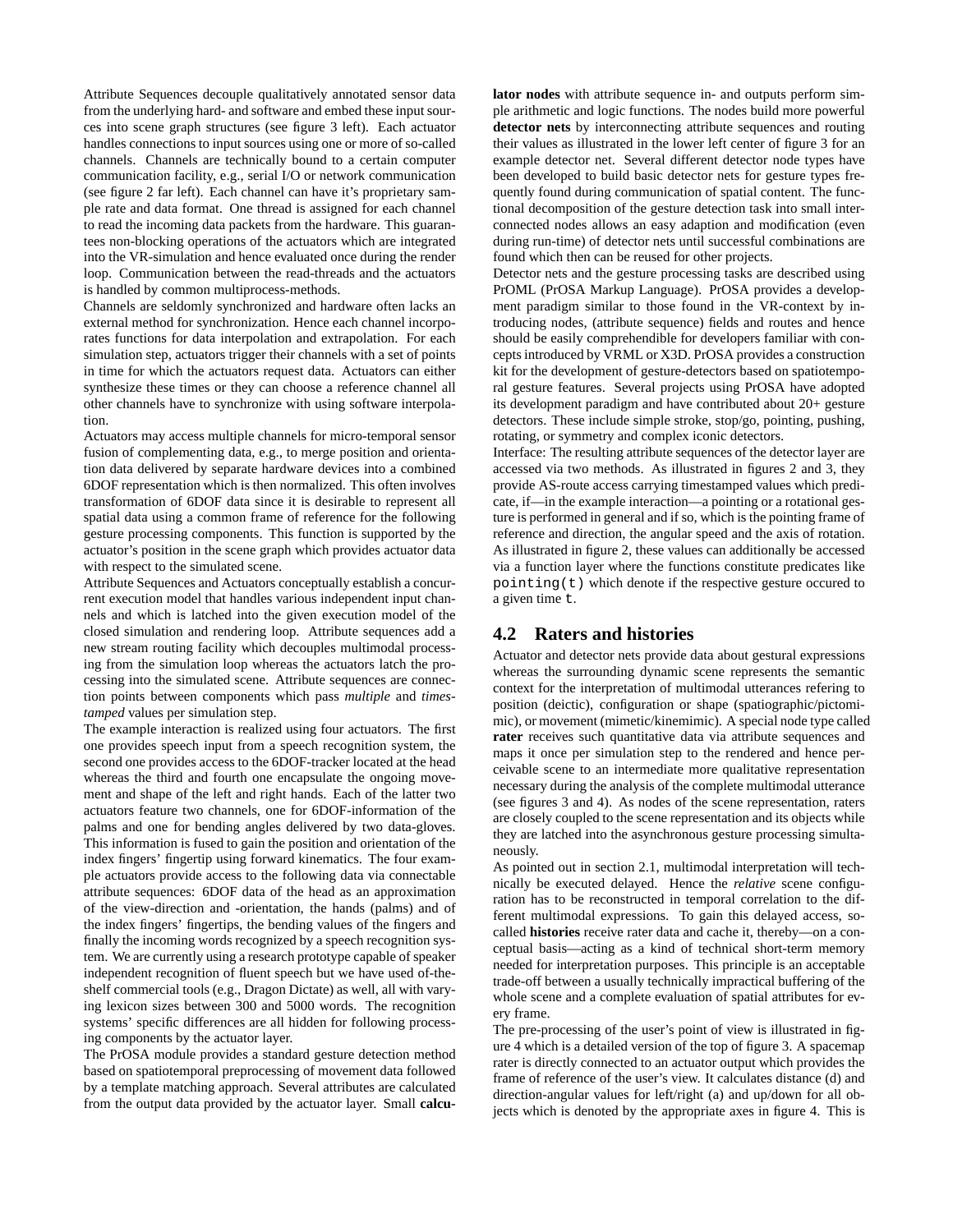

**Figure 4: Pre-evaluation of location attributes. Objects are sorted according to a given view reference system with limited visibility. Culling determines the objects inside the defined view frustum to be stored in a spacemap history for delayed access.**

done using the objects' positions and shape extensions with respect to a ray based at the actuator's frame of reference and elongated in the main rater direction. The output is routed to a history called spacemap since it stores pre-processed positions relative to a given frame of reference for multiple successive simulation steps. The shaded object in the history reflects the relative change of a for this object for some sample frames (each row representing the calculation result for one frame).

Raters sort the objects with respect to a given frame of reference and sorting criteria, e.g., closeness to a ray as it is for spacemap raters used for view and pointing analysis. The respective frames of reference and sorting parameters can be parameterized—even dynamically, e.g., to adopt results from cognitive research about perception of spatial reference systems. Multiple active raters are necessary to analyze user or object intrinsic references as well as references relative to anthropomorphic entities as can be seen during the interaction in the bottom right of figure 1. The figure illustrates a sequence during a clarification dialogue about a previously referenced object between the user and the anthropomorphic agent Max. Relevant parts which embody Max and which provide him with perception of his environment (including the user since she is represented in the same scene representation, see figure 2) are implemented symmetrically with the same concepts used for the processing of the user's multimodal utterances which demonstrates the framework's flexibility.

Interface: Rater provide direct field route access for each frame. Additionally, histories support access functions like get-valueat(t), get-next-value-at(t), or get-average-ofinterval(s,e) parameterized by time t or interval [s,e]. The example interaction requires a view history, two pointing histories (left/right)—and a word history which buffers incoming words provided by the speech actuator.

# **5. INTERPRETATION AND INTEGRATION**

#### **5.1 Scene knowledge and access**

Interpretation of multimodal utterances requires a semantic representation of objects, (inter)actions, their features as well as their lexical bindings which is provided using a Knowledge Representation Layer as illustrated in the right part of figure 2 and in detail in figure 5. To implement the KRL, we have developed a Functional Extendable Semantic Net (FESN). The FESN is capable of linking various required scene representations of diverse simulation modules to provide an integrated and semantically augmented scene representation. Figures 2 and 5 depict linking of the KRL to the scene graph as one typical representation of a graphics module. Other modules, e.g., for collision detection or dynamics simulation, can be linked likewise.



**Figure 5: A section from the KRL: Relational interconnection between the wheel, a rotate action and its associated lexical information.**

Figure 5 illustrates a fraction of the KRL required for the example interaction. On the left, the link between the KRL and the scene representation establishes mutual access from both sides between dedicated end-points in both representations. These end-points provide an entity-centered access to the semantic scene representation and establish a novel object model called **Semantic Entities** (SEs). The figure's left part depicts the target object wheel1 linked to the respective counterpart in the scene graph (grey nodes). The KRL reveals that wheel1 is of type wheel and hence of type thing and that it can be verbally addressed by their lexical bindings ("wheel", "thing", etc.) since the lex relation is defined to be inherited along the inst-isa taxonomy. Additionally, the KRL defines all instances of type wheel to be movable due to the is relation. The same is true for a rotAction concept which is defined to have an axis, a degree, and a target object. The latter is linked to the same movable concept as all wheels are, which maps possible interactions to certain objects. This information is evaluated during the interpretation step to validate if an interaction is permitted for an entity and to define required information to be provided to fulfill the operation.

The FESN supports an event system which propagates changes between different simulation modules automatically using a mediator layer (see figure 5 left). If modules require similar data, e.g., 6DOF for both dynamics and graphics, an explicit synchronization step collects proposed changes for the next simulation frame. The data is collected at dedicated FESN-nodes where simple filters allow the application to define which proposed change will be propagated back to the connected modules. An example would favor changes from the interaction components of a graphics system over dynamics to implement user interaction, e.g., dragging of objects. This semi-automatism is an effective data replication and synchronization method. It includes a layer that translates between different representations of equal data or attributes, e.g., to allow a transition between object centered positions in world coordinates for a physics engine and the scene graph counterpart represented as graph paths [9]. SNIL (Semantic Net Interchange Language), an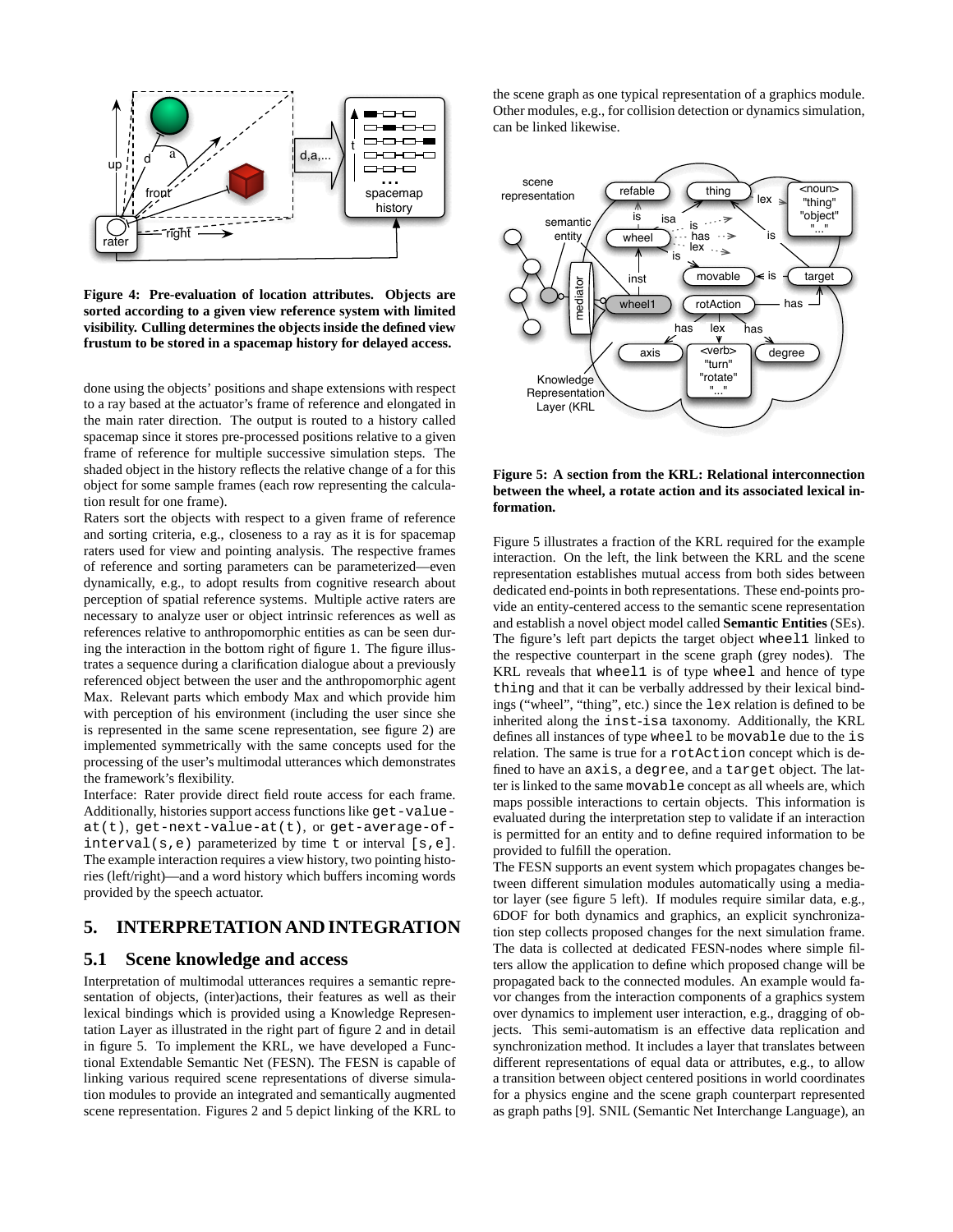XML-based notation is used to define the scene content. It provides external link tags to existing file formats of other simulation modules and hence captures all required information using one central formalism.

Interface: Semantic Entities provide the central interfacing facility to the KRL using predefined query methods to read and update the knowledge base. For example, simple attribute queries like has attribute(attr) can be called on SEs to find out about a specific feature of an entity. This KRL-interface capability of SEs is provided to the simulation modules by augmenting their object representations, e.g., using well known object oriented multiple inheritance methods where applicable. We have chosen to represent all relevant nodes in the scene graph as SEs, e.g., actuators provide information about the part of the user's body they represent or the hemisphere they belong to. Now, this information is accessed automatically by other components embedded in the same structure. For example, a spatial rater automatically finds entities it should sort by querying has attribute(refable) (see refable concept in figure 5)on all objects during a scene graph traversal. Any changes made to underlying components, e.g., a change in their scene graph position will not influence the overall system's performance. This design provides a powerful abstraction layer for behavior specification via the KRL.

#### **5.2 Multimodal integration**

Several multimodal integration methods exist: Dialog and/or speechdriven approaches often predefined the place where a gesture could occur like in work by [4], [22], [14] and [19]. Often the speech interpretation resulted, e.g, in a type-token representation where some tokens could (and sometimes had to) be accompanied by a specific gesture to be complete. Other approaches condense typetoken structures using a frame notation for the multimodal input information [14], [30] or use *feature structures* (attribute matrices that can be recursively combined) as in [10] and [12]. The structure values are connected by *constraints* which represent integration knowledge through context sensitivity between different values. A central *unification operation* tries to fill all possible structure attributes using collected input and matching other structures.

We are currently favoring a different concept which is more comparable to work in [11] and that is easily integrated into existing frameworks which provide script engines: A temporal augmented transition network (tATN) [17] which provides an XMLbased format called MIML (Multimodal Integration Markup Language). A tATN accounts for temporal relations between utterances by an additional time-stamp *reached-at* register for each state S. Is S reached on grounds of an existing lexical constraint, this timestamp is set to the beginning of the recognized percept. In absence of such a constraint it is set to the latest percept time that triggered the state change. Setting this special register is performed automatically and is not illustrated in the upcoming explanation of figure 6. There is evidence that the tATN and the unification approach are notational variants. In contrast to the latter, a tATN serializes possible combinations of (virtual) feature structures per state during creation-time and hence might reduce processing time during runtime in cases of unguided unification approaches.

Figure 6 illustrates one fragment of the tATN utilized for the example interaction which is the top-level processing module. The tATN implements a combined syntactic and semantic parse and integration process. It evaluates the required information sources for every active state and per simulation step even if the input events occurred in parallel. The arcs are separated into guarding conditions depicted as if(<expr>) and actions depicted as -><function>. The conditionals either parse complete sub-tATNs (see if(ObjDsc))



**Figure 6: A tATN branch that incorporates lexical, gestural and application context information during a combined syntactic and semantic parse process. The arcs are labeled with constraints which guard the arc traversal.** \* **denotes a look-ahead w.r.t. the current time,** END **denotes the end of the sentence. (see text).**

or they access the PrOSA components via the provided predicate functions (see section 4) as well as the KRL as shown in figure 2. For example, the starting condition if (Rotate) at B1->R1 performs an atomic test of incoming lexical percepts from the PrOSA word history. if (Rotate) compares the most recent word in the history with lexical entries in the KRL. Following figure 5, a successful match will be found for the rotAction which will result in the instantiation of a rotation frame ->new(rFrame) which requires a rotation axis and degree as well as a movable target object.

State R1 branches to the sub-tATN ObjDsc to parse object descriptions. During its traversal, the tATN incrementally feeds a reference resolving engine (RRE) (see ->RRE.push(<expr>)) with semantic content related to the respective guarding condition. Besides a simple intersection set approach, we have recently developed an open constraint satisfaction solver [24]. Referential expressions may consist of various constituents with different selectivity which the RRE sees as constraints to satisfy with respect to a given frame of reference. A constraint specifies property values including information about objects being in the view (see ->RRE. push(vMap(t)) at O1->O2), objects being pointed at or referenced by other gestures (see  $\rightarrow$ RRE.push(pMap(t)) at upper O2->O3), as well as features derived from the analyzed speech (types, shapes, colors, positions, functions, etc. see ->RRE.push (type) at upper O3->O4 and ->RRE.push(attrib) at O3->  $O(3)$ . The required parameter t is initialized automatically with the time-stamp found in the *reached-at* register of the left state. Ambiguity in multimodal utterances is handled by using fuzzy constraints instead of boolean values. In addition, a hierarchical ordering of constraints allows them to express different selectivities during the evaluation. The fuzzy approach implicitly provides a method for mutual disambiguation between modalities since each additional constraint (no matter which modality it is based on) refines the set of possible targets.

The traversal of the sub-tATN ObjDsc illustrates the integration of simultaneous percepts using temporal relations like overlap (pointing,t) at upper O2->O3 which tests if a pointing history has a positive entry at its time t. In detail, such transitions are decomposed into two parallel transitions where one is guarded by the first constituent of the temporal comparison, e.g., the word. The other transition is guarded by the second constituent. Both will lead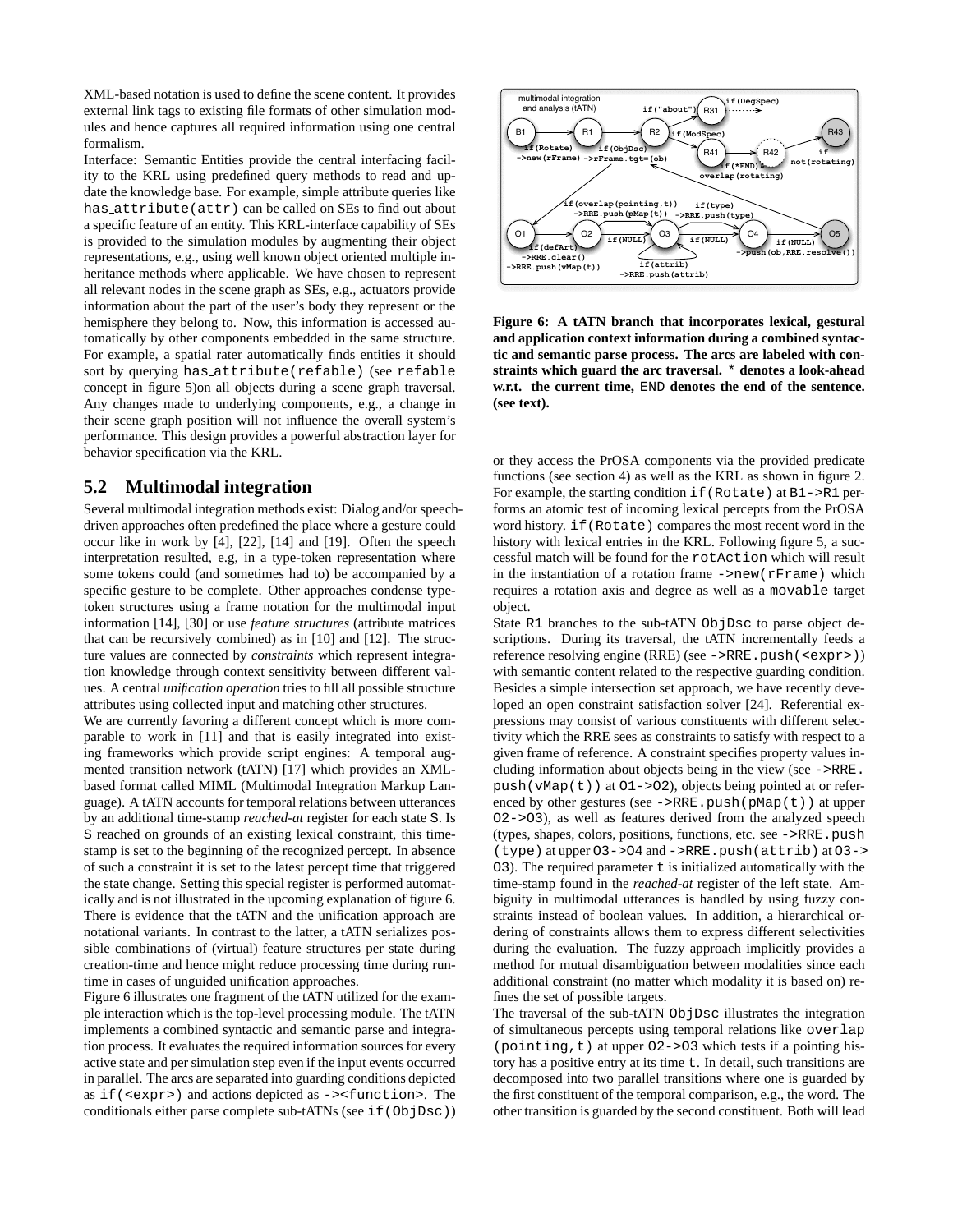to different end-states, each carrying its own respective *reachedat* register which then can compared with each other. Hence, the tATN concept has to provide multiple active branches, a feature also useful if constraints have not been mutually exclusive at previous edges. Traversing ObjDsc to the final state O5 will finally query the RRE (RRE.resolve()) and will push its result into an object register (ob0) which then fills the target attribute of the rotation frame  $(-\gamma r)$  at R1->R2). After parsing "like this" at the if (ModSpec) condition, state R41 test for an overlapping rotation gesture and a special look-ahead token \*END which signals an empty word history. If R42 is reached, the rotation frame will be executed since the gesture leading to this state is semantically defined by the KRL to deliver a missing rotation axis and degree. Hence, the system shifts into a continuous interaction mode (illustrated by the dotted circle around state R42).

The continuous interaction maps imprecise user movements to precise transformations of the object in real-time. This simultaneous gesture translation is again enabled via attribute sequence and field route connections between specialized node types called **motionmodificators** and **manipulators** (see lower right of figure 3). This close coupling of the gesture interaction proved to be necessary for interactions needing continuous feedback where a loose coupling of a distributed architecture introduced a significant lag into the system. This was due to the closed render-loop being able to process incoming messages only at certain times which couldn't be compensated using multiprocessing, hence it was a synchronization issue. Embedding the gesture processing into the simulation representation worked perfectly well in that case.

Motion-modificators are implemented using the same calculator nodes like the detector nets, which emphasizes the usefulness of reusable components. During the example interaction, a rotation motion modificator temporarily connects to the outputs of the detector net as illustrated in figure 3 from which it receives the averaged normal of the movement plane and the angular speed. The incoming values are compared to a raster of possible allowed values and the closest ones are chosen, resulting in filtered output values having a fixed stepping. These values are now routed via fields to an ordinary manipulator node which applies the values to the wheel's own local transformation: The wheel rotates according to the user's gesture. This mode is controlled by the gesture and can only be left when the rotation gesture is discontinued as defined by the if not(rotating) condition between R42->R43. The interaction has successfully been processed and the system's components a reinitialized.

#### **6. SUMMARY AND OUTLOOK**

This article presented a UI framework for multimodal interaction in VR. The design of its architecture proposes conceptual solutions for the integration of multimodal processing tasks into simulation systems. Its design takes the characteristics of immersive real-time simulations into account which require specific techniques for temporal synchronization and data access and replication. Temporal synchronization is achieved using the Attribute-Sequence concepts of nodes embedded into the simulation system's scene representation. Attribute Sequence interconnections provide an advanced behavior graph that interweaves basically independent and decoupled process flows—simulation loop and multimodal processing which have to be closely coupled at certain defined steps during their cycles. Data access and replication is approached using two complementing methods: First, a Knowledge Representation Layer interconnects objects of the simulation's scene representations with entities in a knowledge base using Semantic Entities as a novel object model. The KRL automatically synchronizes redundant data

through its mediator concept to instantly reflect changes in one representation by the other, e.g., to match a changing RGB value in the simulation system with a different color concept in the KRL. Second, specialized node types access both representations—the simulation system's as well as the KRL's—which enables a modular decomposition of tasks into modules implemented by certain nodes. Having access to both representations, these modules can now automatically match their functions to appropriate target nodes as defined via the KRL. For example, raters embedded into the scene representation automatically scan the scene for entities with a given semantic property as defined by the KRL where histories buffer rater results for delayed access during the multimodal integration and analysis.

The framework provides several off-the-shelf methods for the required processing modules: Specific approaches for input and gesture processing (PrOSA), multimodal integration (tATN), reference resolving (RRE) and Knowledge Representation Layer (FESN, Semantic Entities) were proposed. These approaches each represent possible solutions for the particular functions required during multimodal processing which proved to be useful under real-time constraints. Here, the framework's open architecture is designed to support implementation of alternative methods using its provided module integration and interconnection techniques. Persistent XML formats for the gesture processing components (PrOML), for the semantic scene content (SNIL), and for the multimodal integration rules (MIML) (see figure 2) provide a high-level interface for the definition of multimodal interfaces in simulation systems. By enhancing well proven development methods for virtual environments with extensible and interconnectable components defined by persistent description formats, the framework provides developers with reusable, interchangeable, and adaptive components and it suggests its own design paradigm for the development of multimodal interactions for such environments.

The framework is now the foundation for various projects including virtual prototyping applications, empirical studies on human cognition, research on gesture semantics and representation, or on interaction with our articulated humanoid communication partner (see, e.g., figure 1). These projects continuously use and extend the framework, e.g., by fine-tuning existing or designing new gesture detectors, by extending multimodal grammars, or by creating new interaction types. We have lately conducted a small user survey to gain a qualitative tendency for the framework's usefulness. 8 Developers from 10 projects—with well distributed development skills— were asked to rate the framework according to five evaluation criterias: Extensibility, performance, reusability, customization and overall benefit in the range from 0 (poor) to 5 (very good). In general it showed a positive tendency. The lowest average score per criteria was 3.6 (development time improvement, the participants criticized insufficient documentation in followup questionings) and the highest was 4.4 (for reusability and extensibility) with an average of 4.1. The inter-criteria variance was quite low and may be explained by the varying participant's development skills.

Future work is targeted at further enhancing the modularity of the system, e.g., to provide high-level interface methods to link its modules to components from other applications areas not necessarily associated with VR simulation systems. For example, ubiquitous environments and virtual environments technically have quite similar characteristics, where the latter usually requires a rendering component for the scene. Additionally, if the framework meets the VR conditions, it can as well be used for applications with minor technical requirements, e.g., non immersive desktop systems. Several approaches aim at supporting new methods for the components off-the-shelf. This includes the development of a rule-based